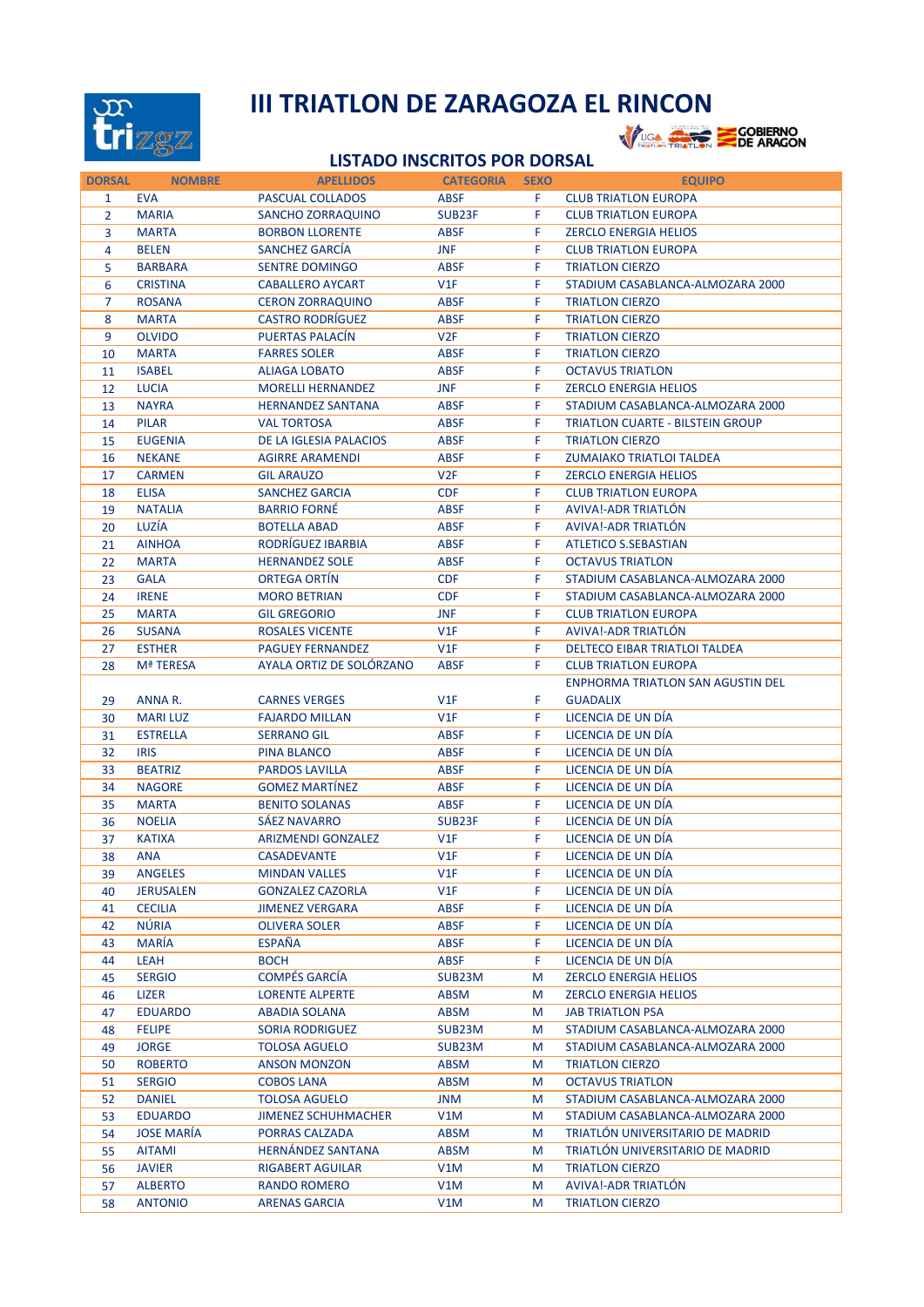| 59  | <b>DIEGO</b>         | LAHUERTA BLANCO            | <b>ABSM</b>      | M | <b>TRIATLON CIERZO</b>                 |
|-----|----------------------|----------------------------|------------------|---|----------------------------------------|
| 60  | <b>OMAR</b>          | <b>SANCHO MONTANER</b>     | <b>ABSM</b>      | М | ZONA SPORT - CLUB CICLISTA MONZON      |
| 61  | <b>ALEJANDRO</b>     | <b>GASCON LOPEZ</b>        | <b>ABSM</b>      | М | <b>TRIATLON CIERZO</b>                 |
| 62  | <b>OSCAR</b>         | <b>LONGAS JUSTE</b>        | V1M              | М | <b>OCTAVUS TRIATLON</b>                |
| 63  | <b>DANIEL</b>        | <b>GRACIA LAIN</b>         | V1M              | М | <b>CORRECAMINOS ALFINDEN</b>           |
| 64  | <b>JOSE ANGEL</b>    | <b>SALINAS ANSO</b>        | <b>ABSM</b>      | М | <b>TRIATLON CIERZO</b>                 |
| 65  | <b>RUBÉN</b>         | <b>ASENSIO ASENSIO</b>     | <b>ABSM</b>      | М | E.M. EL OLIVAR                         |
| 66  | <b>ANAM</b>          | <b>AVERO MARRERO</b>       | <b>ABSM</b>      | М | <b>OCTAVUS TRIATLON</b>                |
| 67  | <b>ELOY</b>          | <b>SANCHO BENAVENTE</b>    | <b>ABSM</b>      | М | <b>TRIATLON CIERZO</b>                 |
| 68  | <b>IGNACIO</b>       | DIAZ-CRESPO VASALLO        | V1M              | М | <b>TRIATLON CIERZO</b>                 |
| 69  | <b>SERGIO</b>        | <b>GOMEZ GERIQUE</b>       | <b>ABSM</b>      | M | <b>TRIATLON CIERZO</b>                 |
| 70  | <b>JOSE ANTONIO</b>  | <b>BAILO PÉREZ</b>         | V1M              | М | <b>OCTAVUS TRIATLON</b>                |
| 71  | <b>GERMAN</b>        | <b>CONTE PEREZ</b>         | V1M              | М | AVIVA!-ADR TRIATLON                    |
| 72  | <b>RAUL</b>          | <b>SENAO MENDI</b>         | V1M              | М | <b>JAB TRIATLON PSA</b>                |
| 73  | <b>CARLOS</b>        | <b>ORTIGAS FERNANDEZ</b>   | V1M              | М | <b>TRIATLON CIERZO</b>                 |
| 74  | <b>JAIME</b>         | CAJAL OMELLA               | <b>ABSM</b>      | M | <b>INDEPENDIENTE</b>                   |
| 75  | <b>ALBERTO</b>       | <b>BARRIL PLOU</b>         | V1M              | М | <b>JAB TRIATLON PSA</b>                |
| 76  | <b>DANIEL</b>        | <b>RUBIO CASTRO</b>        | <b>ABSM</b>      | М | AVIVA!-ADR TRIATLON                    |
| 77  | <b>ADRIAN</b>        | <b>GRACIA TORRES</b>       | <b>ABSM</b>      | М | <b>OCTAVUS TRIATLON</b>                |
| 78  | <b>ANTONIO</b>       | <b>MURILLO RAMOS</b>       | <b>ABSM</b>      | М | <b>OCTAVUS TRIATLON</b>                |
| 79  | <b>KIKO</b>          | <b>MARCO AGUILAR</b>       | V1M              | М | E.M. EL OLIVAR                         |
| 80  | <b>MANUEL</b>        | <b>SANCHEZ PALACIN</b>     | V1M              | M | <b>IRONLAND</b>                        |
| 81  | <b>RAUL</b>          | <b>GORDILLO RAMOS</b>      | V1M              | М | <b>CLUB TRIATLON EUROPA</b>            |
| 82  | <b>DANIEL</b>        | <b>MARTIN ESCUER</b>       | <b>ABSM</b>      | М | E.M. EL OLIVAR                         |
|     |                      | <b>MARTIN DE VALMASEDA</b> |                  |   |                                        |
| 83  | <b>MANUEL</b>        | <b>MARTINEZ</b>            | V <sub>2</sub> M | М | PERLAS TRIATLÓN COLMENAR VIEJO         |
|     | <b>RODRIGO</b>       | ZARDOYA LAPEÑA             | V1M              |   | S.D.R. ARENAS                          |
| 84  |                      |                            |                  | М |                                        |
| 85  | <b>ADRIAN</b>        | <b>CÓRDOBA PÉREZ</b>       | SUB23M           | М | <b>CLUB TRIATLON EUROPA</b>            |
| 86  | <b>ALVARO</b>        | <b>ESPEJO GARRIDO</b>      | V1M              | M | <b>INDEPENDIENTE</b>                   |
| 87  | <b>ALFONSO IÑAKI</b> | <b>SERRANO ABAN</b>        | V1M              | М | <b>INDEPENDIENTE</b>                   |
| 88  | <b>JOSE MARIA</b>    | <b>GARCIA PRIOR</b>        | V1M              | M | <b>TRYNERS HARO</b>                    |
| 89  | <b>SERGIO</b>        | <b>MACHÍN MORENO</b>       | <b>ABSM</b>      | М | DEPORAMA JOVEN IN TRIATLON SORIANO     |
| 90  | <b>FERNANDO</b>      | <b>GONZALEZ GIL</b>        | V1M              | М | <b>OCTAVUS TRIATLON</b>                |
| 91  | <b>PEDRO</b>         | <b>LAMBEA ANSO</b>         | V1M              | М | <b>OCTAVUS TRIATLON</b>                |
| 92  | <b>RAUL</b>          | <b>MARTINEZ AGUDO</b>      | <b>ABSM</b>      | М | <b>CLUB TRIATLON EUROPA</b>            |
| 93  | <b>DIEGO ALBERTO</b> | REMIREZ CABALLERO          | <b>ABSM</b>      | М | <b>TRI - UR GAZIA</b>                  |
| 94  | <b>JOSE</b>          | <b>ARTAL CARDO</b>         | V1M              | М | <b>ZERCLO ENERGIA HELIOS</b>           |
| 95  | <b>DAVID</b>         | <b>BARRERAS MUNOZ</b>      | <b>ABSM</b>      | М | AVIVA!-ADR TRIATLON                    |
| 96  | <b>SERGIO</b>        | <b>BUENO PASCUAL</b>       | <b>ABSM</b>      | М | X3M                                    |
| 97  | <b>CESAR</b>         | LABARGA GALINDO            | V1M              | М | <b>OCTAVUS TRIATLON</b>                |
| 98  | <b>JORGE</b>         | LUIS CASANOVA              | V1M              | M | <b>INDEPENDIENTE</b>                   |
| 99  | <b>JUAN</b>          | <b>BARRIOS GOMEZ</b>       | <b>ABSM</b>      | М | <b>INDEPENDIENTE</b>                   |
| 100 | <b>JESUS</b>         | <b>SANCHEZ FELIPE</b>      | V1M              | М | <b>STADIUM VENECIA</b>                 |
| 101 | <b>DAVID</b>         | <b>NAVARRO ROMERO</b>      | <b>ABSM</b>      | M | TRIATLON CUARTE - BILSTEIN GROUP       |
| 102 | <b>ROBERT</b>        | <b>SOPENA BERT</b>         | V <sub>2</sub> M | М | <b>INDEPENDIENTE</b>                   |
| 103 | <b>MIGUEL ANGEL</b>  | <b>ALLOZA FRANCH</b>       | V1M              | M | <b>ZERCLO ENERGIA HELIOS</b>           |
| 104 | <b>EDUARDO</b>       | <b>VILLARROYA DOMENECH</b> | V1M              | М | <b>TERRAX TRIATLÓN</b>                 |
| 105 | <b>MIGUEL ANGEL</b>  | <b>GONZALEZ ONDOÑO</b>     | V <sub>2</sub> M | М | AVIVA!-ADR TRIATLON                    |
| 106 | ANGEL                | <b>SANTAMARIA CUEVAS</b>   | V3M              | М | <b>CLUB TRIATLON EUROPA</b>            |
| 107 | <b>JORGE</b>         | LACAMBRA PUERTOLAS         | SUB23M           | М | <b>INDEPENDIENTE</b>                   |
| 108 | <b>CRISTIAN</b>      | <b>REGHENZANI</b>          | V2M              | M | <b>INDEPENDIENTE</b>                   |
| 109 | <b>ALBERTO</b>       | <b>MORA TAJUELO</b>        | <b>ABSM</b>      | M | CARRASCO ES CICLISMO-MULTIDEPORTE      |
| 110 | <b>ALEJANDRO</b>     | <b>GARCIA RUIZ</b>         | <b>ABSM</b>      | М | E.M. EL OLIVAR                         |
| 111 | <b>JOSE MIGUEL</b>   | <b>ESCARIO MUR</b>         | V2M              | M | <b>CLUB ATLETISMO BARBASTRO</b>        |
| 112 | <b>LUIS</b>          | <b>CACHO BITRIA</b>        | V2M              | М | <b>CLUB ATLETISMO BARBASTRO</b>        |
| 113 | <b>LUIS ANTONIO</b>  | <b>GUERRA BOZAL</b>        | V <sub>2</sub> M | М | A340KALFAJARIN                         |
| 114 | ÓSCAR                | FERNÁNDEZ CIVIETA          | ABSM             | М | <b>INDEPENDIENTE</b>                   |
| 115 | <b>JULIAN</b>        | <b>TEJEDOR NAVARRO</b>     | V1M              | M | <b>TRIATLON CIERZO</b>                 |
| 116 | <b>JOSE</b>          | <b>VILARIÑO CANTERO</b>    | ABSM             | M | <b>D. APALATEGI</b>                    |
| 117 | <b>FERNANDO</b>      | <b>ZORRILLA MEDRANO</b>    | ABSM             | М | STADIUM CASABLANCA-ALMOZARA 2000       |
| 118 | <b>ELISEO</b>        | <b>AGUADO FERNANDEZ</b>    | SUB23M           | М | CD CANTERA CENTRO TERMOLUDICO CASCANTE |
| 119 | SANTIAGO GERMÁN      | <b>MARTIN ULECIA</b>       | V1M              | М | <b>CLUB ATLETISMO BARBASTRO</b>        |
| 120 | <b>JAVIER</b>        | <b>LORENTE MAGEN</b>       | <b>ABSM</b>      | М | <b>JAB TRIATLON PSA</b>                |
| 121 | <b>RUBEN</b>         | <b>GARCIA GARCES</b>       | <b>ABSM</b>      | М | <b>JAB TRIATLON PSA</b>                |
| 122 | <b>PABLO</b>         | <b>ESCRIBANO MARTINEZ</b>  | <b>ABSM</b>      | М | TRANSPORTES SOLA TARAZONA              |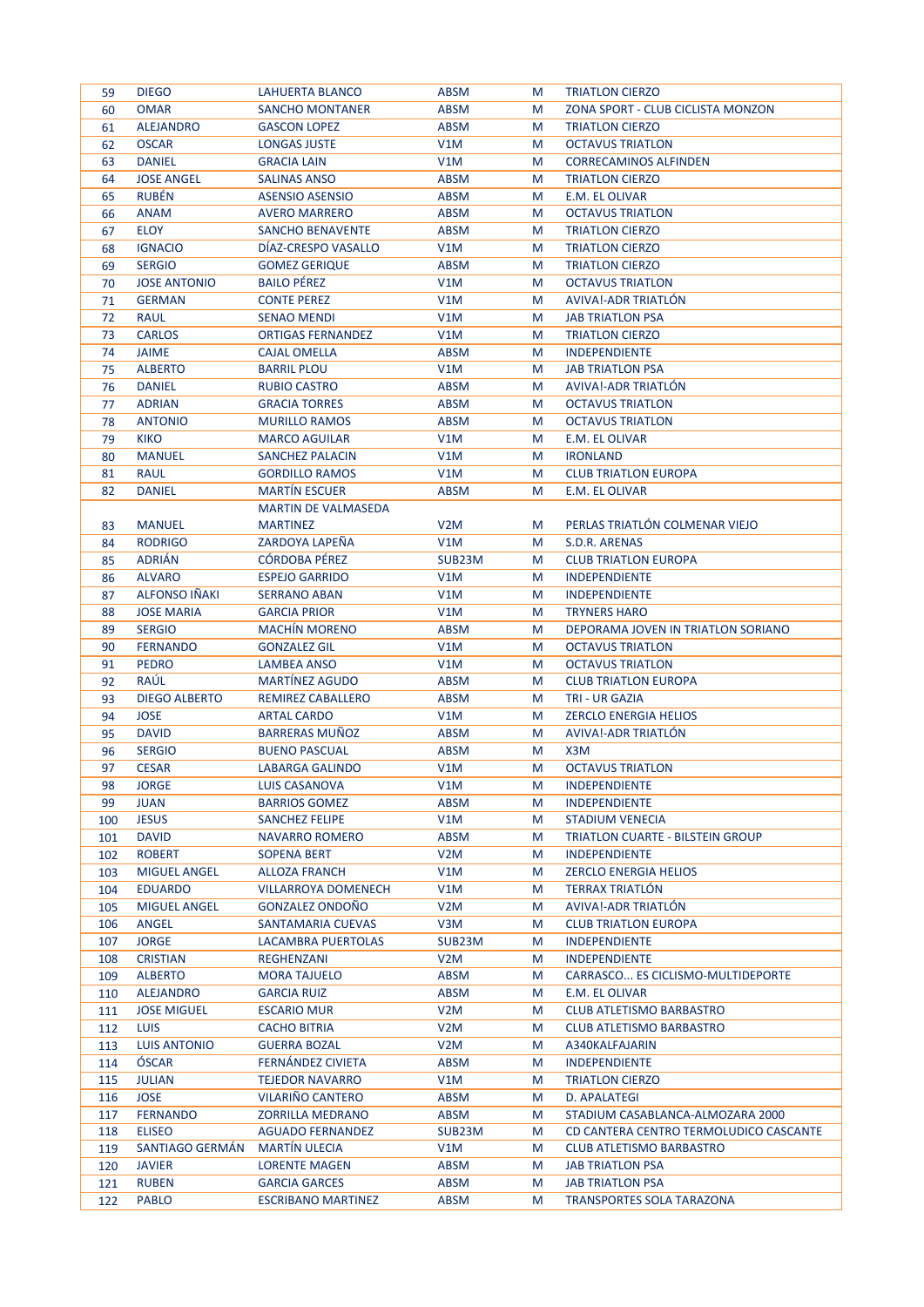| 123 | <b>RAFAEL</b>           | <b>VILLASECA LOZANO</b>        | <b>ABSM</b>      | M | C.D. VELOCIRAPTORMP TWINNER             |
|-----|-------------------------|--------------------------------|------------------|---|-----------------------------------------|
| 124 | <b>DANIEL</b>           | <b>BARAZA CEBRIAN</b>          | <b>JNM</b>       | M | <b>CLUB TRIATLON EUROPA</b>             |
| 125 | <b>CARLOS</b>           | <b>ECHEVERRIA REDRADO</b>      | <b>ABSM</b>      | M | <b>TRANSPORTES SOLA TARAZONA</b>        |
| 126 | <b>JOSEBA</b>           | AMILIBIA ARAMBURU              | V1M              | M | ZUMAIAKO TRIATLOI TALDEA                |
| 127 | <b>ANTONIO</b>          | <b>MONREAL HIJAR</b>           | V3M              | M | <b>CLUB TRIATLON EUROPA</b>             |
| 128 | <b>FRANCISCO JAVIER</b> | <b>SANCHEZ BONA</b>            | V3M              | M | <b>CLUB TRIATLON EUROPA</b>             |
| 129 | <b>SERGIO</b>           | PARDO LABENA                   | ABSM             | M | <b>5 VILLAS TRIATLON</b>                |
| 130 | <b>ANDREI</b>           | <b>CRISAN</b>                  | SUB23M           | M | <b>CLUB TRIATLON EUROPA</b>             |
| 131 | <b>ISRAEL</b>           | <b>MORENO ISABA</b>            | V1M              | M | <b>INDEPENDIENTE</b>                    |
| 132 | <b>SAUL</b>             | PEREA CLEMENTE                 | <b>ABSM</b>      | M | <b>ZERCLO ENERGIA HELIOS</b>            |
| 133 | <b>HÉCTOR</b>           | LAGRANJA MENJÓN                | <b>ABSM</b>      | M | <b>5 VILLAS TRIATLON</b>                |
|     | <b>DIEGO</b>            | <b>MARTINEZ MARRODAN</b>       | <b>ABSM</b>      | M | <b>TRIATLON CIERZO</b>                  |
| 134 |                         |                                |                  |   | STADIUM CASABLANCA-ALMOZARA 2000        |
| 135 | <b>DIEGO</b>            | <b>GALVE MAYOR</b>             | ABSM             | M |                                         |
| 136 | <b>FERNÁN</b>           | <b>ARCHILLA ROMERA</b>         | V1M              | M | STADIUM CASABLANCA-ALMOZARA 2000        |
| 137 | <b>DANIEL</b>           | <b>LARROY GUILLEN</b>          | <b>ABSM</b>      | M | <b>CLUB TRIATLON EUROPA</b>             |
| 138 | <b>ALEJANDRO</b>        | <b>ALDA BLANCO</b>             | <b>CDM</b>       | M | C.T. GUADALAJARA                        |
| 139 | <b>ALBERTO</b>          | <b>ALDA RODRIGUEZ</b>          | V <sub>2</sub> M | M | C.D. VELOCIRAPTORMP TWINNER             |
| 140 | <b>SERGIO</b>           | PEÑA BELENGUER                 | <b>ABSM</b>      | M | AVIVA!-ADR TRIATLON                     |
| 141 | <b>DAVID</b>            | <b>CINCA HERRERO</b>           | <b>ABSM</b>      | M | <b>OCTAVUS TRIATLON</b>                 |
| 142 | <b>JOSÉ LUIS</b>        | <b>MIGUEL ORTIZ</b>            | V1M              | M | AVIVA!-ADR TRIATLON                     |
| 143 | <b>DANIEL</b>           | SANCHEZ VALLES                 | ABSM             | M | <b>DUATLON CALATAYUD</b>                |
| 144 | <b>ALEX</b>             | <b>ARPAL ESPEJO</b>            | JNM              | M | STADIUM CASABLANCA-ALMOZARA 2000        |
| 145 | <b>FRANCISCO</b>        | LECIÑENA ALFAMBRA              | SUB23M           | M | <b>TRIATLON CIERZO</b>                  |
| 146 | <b>JAVIER</b>           | <b>MUÑOZ PEREZ</b>             | <b>ABSM</b>      | M | STADIUM CASABLANCA-ALMOZARA 2000        |
| 147 | <b>JAVIER</b>           | LASANTA AZCONA                 | ABSM             | M | S.D.R. ARENAS                           |
| 148 | <b>ENRIQUE</b>          | <b>MAYORAL CASTILLO</b>        | V1M              | M | <b>TRIATLON BAJO GALLEGO</b>            |
| 149 | <b>GORKA</b>            | <b>MANGAS NUNEZ</b>            | ABSM             | M | <b>INDEPENDIENTE</b>                    |
| 150 | <b>IÑIGO</b>            | <b>ARIÑO MONSEC</b>            | <b>CDM</b>       | M | E.M. EL OLIVAR                          |
| 151 | <b>ANTONIO</b>          | <b>MORALES PARTERA</b>         | ABSM             | M | <b>CLUB TRIATLON EUROPA</b>             |
| 152 | <b>CESAR</b>            | <b>ALVAREZ GONZALEZ</b>        | V1M              | M | <b>BCNMAD TRIATLON</b>                  |
| 153 | YAZAR                   | <b>PERALES GASCON</b>          | SUB23M           | M | STADIUM CASABLANCA-ALMOZARA 2000        |
| 154 | <b>LUCAS</b>            | <b>AURELL BÁDENAS</b>          | SUB23M           | M | STADIUM CASABLANCA-ALMOZARA 2000        |
| 155 | <b>SAMUEL</b>           | ÁLVAREZ RODRÍGUEZ              | <b>ABSM</b>      | M | <b>INDEPENDIENTE</b>                    |
| 156 | <b>DAVID</b>            | <b>INAZ MONTERDE</b>           | ABSM             | M | <b>JAB TRIATLON PSA</b>                 |
|     | <b>ALEJANDRO</b>        | <b>ALTUNA ELORZA</b>           | V <sub>2</sub> M | M | ANTXINTXIKA DEBAGOIENA TRIATLOI TALDEA  |
| 157 | <b>FRANCISCO</b>        |                                |                  |   |                                         |
| 158 |                         | <b>RAMOS GUTIERREZ</b>         | V1M              | M | <b>CLUB TRIATLON LAS AMERICAS PARLA</b> |
| 159 | <b>JOSE LUIS</b>        | <b>LORENTE LUSILLA</b>         | V1M              | M | <b>OCTAVUS TRIATLON</b>                 |
| 160 | PEDRO PABLO             | PARDO ROMÁN                    | V1M              | M | <b>INDEPENDIENTE</b>                    |
| 161 | <b>LUIS ALBERTO</b>     | <b>GARCIA SANZ</b>             | V1M              | M | <b>5 VILLAS TRIATLON</b>                |
| 162 | <b>FERNANDO</b>         | <b>SANCHO ARAUS</b>            | <b>ABSM</b>      | M | <b>TRIATLON CIERZO</b>                  |
| 163 | <b>GORKA</b>            | <b>ARIAS FERRAZ</b>            | V1M              | M | CD CANTERA CENTRO TERMOLUDICO CASCANTE  |
| 164 | <b>ALBERTO</b>          | ARAGÓN MIGUEL                  | V1M              | M | AVIVA!-ADR TRIATLÓN                     |
| 165 | <b>ALBERTO</b>          | <b>MONTERO LATORRE</b>         | V1M              | M | <b>CLUB TRIATLON EUROPA</b>             |
| 166 | <b>JULIO</b>            | SAGANTA LAVILLA                | V2M              | M | <b>CORRECAMINOS ALFINDEN</b>            |
| 167 | <b>MANUEL</b>           | <b>MARTIN IRANZO</b>           | <b>CDM</b>       | M | STADIUM CASABLANCA-ALMOZARA 2000        |
| 168 | <b>JAIME</b>            | <b>GRACIA VITORIA</b>          | ABSM             | M | <b>ZERCLO ENERGIA HELIOS</b>            |
| 169 | <b>ANTONIO</b>          | <b>PUERTO JIMENEZ</b>          | ABSM             | M | <b>ZERCLO ENERGIA HELIOS</b>            |
| 170 | ABRAHAM                 | AÑAÑOS MARTIN                  | <b>ABSM</b>      | M | <b>ZERCLO ENERGIA HELIOS</b>            |
| 171 | <b>DANIEL</b>           | <b>ESTEBAN GARCIA</b>          | <b>ABSM</b>      | M | <b>CLUB TRIATLON EUROPA</b>             |
| 172 | <b>IVAN</b>             | <b>SANCHEZ GARCIA</b>          | V1M              | M | E.M. EL OLIVAR                          |
| 173 | JUAN                    | <b>CLEMENTE-ALLOZA GAZTELU</b> | <b>ABSM</b>      | M | STADIUM CASABLANCA-ALMOZARA 2000        |
| 174 | <b>SAMUEL</b>           | SOLANAS SANCHEZ                | V1M              | M | A340KALFAJARIN                          |
| 175 | <b>FCO JAVIER</b>       | LIZAMA MARTINEZ                | V1M              | M | A340KALFAJARIN                          |
| 176 | <b>ALEJANDRO</b>        | <b>GARCIA GIMENEZ</b>          | <b>ABSM</b>      | M | STADIUM CASABLANCA-ALMOZARA 2000        |
| 177 | <b>JOAQUIN</b>          | <b>OLIVA ARMISEN</b>           | V2M              | M | <b>INDEPENDIENTE</b>                    |
|     |                         |                                |                  |   |                                         |
| 178 | <b>MOISES</b>           | <b>ALTUNA EGUREN</b>           | V2M              | M | DELTECO EIBAR TRIATLOI TALDEA           |
| 179 | ABRAHAM                 | <b>MORTE CABISTANY</b>         | ABSM             | M | <b>IRONLAND</b>                         |
| 180 | <b>JESUS JAVIER</b>     | GONZÁLEZ MUÑOZ                 | V2M              | M | <b>JAB TRIATLON PSA</b>                 |
| 181 | <b>MIGUEL AGUSTIN</b>   | <b>BLASCO SOLANA</b>           | V <sub>2</sub> M | M | <b>JAB TRIATLON PSA</b>                 |
| 182 | <b>OSCAR MANUEL</b>     | <b>HERRANDO BAGÜÉS</b>         | V1M              | M | A340KALFAJARIN                          |
| 183 | <b>JAVIER</b>           | <b>GALVAN SERRANO</b>          | <b>CDM</b>       | M | E.M. EL OLIVAR                          |
| 184 | <b>JAVIER ANTONIO</b>   | SAMPEDRO GIBANEL               | V2M              | M | <b>CLUB ATLETISMO BARBASTRO</b>         |
| 185 | <b>AITOR</b>            | <b>SISAS CAPDEVILA</b>         | ABSM             | M | <b>TRIATLON CUARTE - BILSTEIN GROUP</b> |
| 186 | <b>OSCAR FELIX</b>      | PINILLA MARTIN                 | V1M              | M | <b>JAB TRIATLON PSA</b>                 |
| 187 | <b>EDUARDO</b>          | <b>HIDALGO AGUILAR</b>         | V1M              | M | LICENCIA DE UN DÍA                      |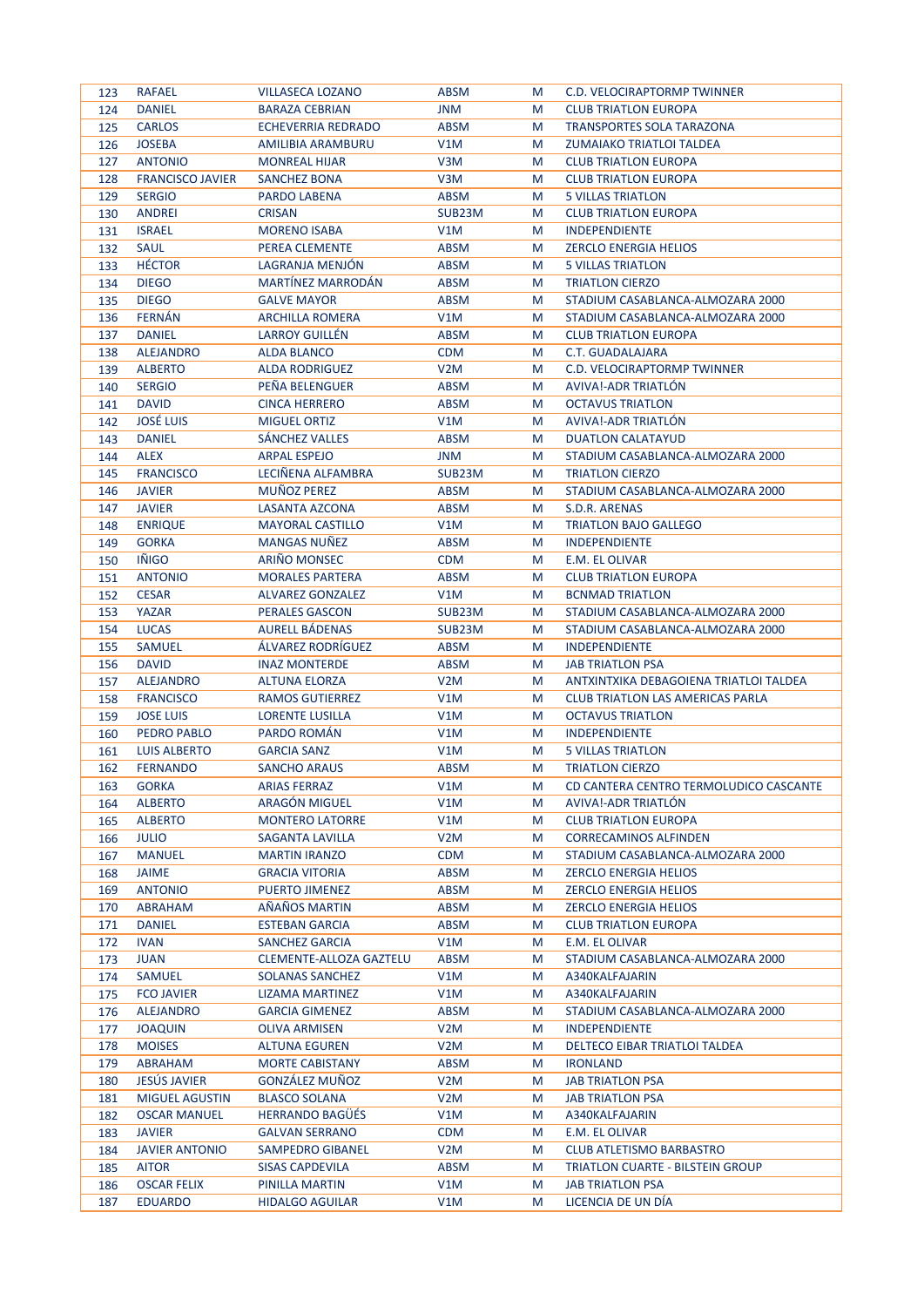| 188 | <b>SANTIAGO</b>       | <b>IRANZO RIBA</b>        | <b>ABSM</b>      | M | LICENCIA DE UN DÍA |
|-----|-----------------------|---------------------------|------------------|---|--------------------|
| 189 | <b>JAVIER</b>         | <b>ROYO BARBERÁN</b>      | V1M              | M | LICENCIA DE UN DÍA |
| 190 | <b>JACOBO</b>         | <b>ELIZALDE MARTINEZ</b>  | <b>ABSM</b>      | M | LICENCIA DE UN DÍA |
| 191 | <b>JOSE CARLOS</b>    | <b>MARCEN COBOS</b>       | <b>ABSM</b>      | M | LICENCIA DE UN DÍA |
| 192 | <b>PAUL</b>           | <b>LOBERA CRUZ</b>        | <b>ABSM</b>      | M | LICENCIA DE UN DÍA |
| 193 | <b>ANGEL</b>          | <b>TOBAJAS ALONSO</b>     | <b>ABSM</b>      | M | LICENCIA DE UN DÍA |
| 194 | <b>ALBERTO</b>        | <b>HERNANDEZ SANZ</b>     | <b>ABSM</b>      | M | LICENCIA DE UN DÍA |
| 195 | RAÚL                  | <b>VALENZUELA RONCERO</b> | <b>ABSM</b>      | M | LICENCIA DE UN DÍA |
| 196 | ÁLVARO                | <b>ERDOCIAÍN TIRADO</b>   | <b>ABSM</b>      | M | LICENCIA DE UN DÍA |
| 197 | <b>DAMIÁN</b>         | SORO SIMÓN                | <b>ABSM</b>      | M | LICENCIA DE UN DÍA |
| 198 | <b>JUAN</b>           | PÉREZ LAÚNA               | <b>ABSM</b>      | M | LICENCIA DE UN DÍA |
| 199 | <b>CHARLES</b>        | <b>PETIT</b>              | <b>ABSM</b>      | M | LICENCIA DE UN DÍA |
| 200 | <b>ALEJANDRO</b>      | <b>SANZ FERINGAN</b>      | <b>ABSM</b>      | M | LICENCIA DE UN DÍA |
| 201 | <b>FRANCISCO JOSE</b> | <b>SANZ FERINGAN</b>      | <b>ABSM</b>      | M | LICENCIA DE UN DÍA |
| 202 | <b>RUBEN</b>          | <b>MERINO GALICIA</b>     | <b>ABSM</b>      | M | LICENCIA DE UN DÍA |
| 203 | <b>FLORIAN</b>        | <b>PAZZI</b>              | <b>ABSM</b>      | M | LICENCIA DE UN DÍA |
| 204 | RAUL                  | ALCONCHEL IBAÑEZ          | <b>ABSM</b>      | M | LICENCIA DE UN DÍA |
| 205 | <b>DANIEL</b>         | <b>RIDAO CAMPOS</b>       | V1M              | M | LICENCIA DE UN DÍA |
| 206 | <b>DANIEL</b>         | <b>CONDE MATTOS</b>       | V1M              | M | LICENCIA DE UN DÍA |
| 207 | <b>FELIPE</b>         | <b>SAURAS SARRIA</b>      | <b>ABSM</b>      | M | LICENCIA DE UN DÍA |
| 208 | <b>WALDO</b>          | <b>GARGALLO</b>           | V <sub>2</sub> M | M | LICENCIA DE UN DÍA |
| 209 | <b>DAVID</b>          | <b>PEREZ PEREZ</b>        | <b>ABSM</b>      | M | LICENCIA DE UN DÍA |
| 210 | <b>JORGE</b>          | <b>MUÑOZ RAMOS</b>        | V1M              | M | LICENCIA DE UN DÍA |
| 211 | <b>BORJA</b>          | <b>ALBERO</b>             | <b>ABSM</b>      | M | LICENCIA DE UN DÍA |
| 212 | <b>GUILLERMO</b>      | ÚCAR SEVILLANO            | <b>ABSM</b>      | M | LICENCIA DE UN DÍA |
| 213 | <b>JAVIER</b>         | <b>ARROYO ESPALLARGAS</b> | <b>ABSM</b>      | M | LICENCIA DE UN DÍA |
| 214 | <b>JORGE</b>          | <b>CRUZ RODRIGUEZ</b>     | V <sub>2</sub> M | M | LICENCIA DE UN DÍA |
| 215 | <b>ALBERTO</b>        | SANMARTIN ALASTUEY        | <b>ABSM</b>      | M | LICENCIA DE UN DÍA |
| 216 | <b>PABLO JAVIER</b>   | LÓPEZ ZALDÍVAR            | <b>ABSM</b>      | M | LICENCIA DE UN DÍA |
| 217 | <b>IVÁN</b>           | <b>CURIESES VELÁZQUEZ</b> | <b>ABSM</b>      | M | LICENCIA DE UN DÍA |
| 218 | MIGUEL ÁNGEL          | ÁLVAREZ PÉREZ DE ZABALZA  | V <sub>2</sub> M | M | LICENCIA DE UN DÍA |
| 219 | <b>RUBEN</b>          | PÉREZ ANADÓN              | <b>ABSM</b>      | M | LICENCIA DE UN DÍA |
| 220 | <b>ALEJANDRO</b>      | PÉREZ BLASCO              | <b>ABSM</b>      | M | LICENCIA DE UN DÍA |
| 221 | <b>FCO. JAVIER</b>    | FERNÁNDEZ SORIANO         | V <sub>2</sub> M | M | LICENCIA DE UN DÍA |
| 222 | <b>DAVID</b>          | <b>CRUZ SERRANO</b>       | V1M              | M | LICENCIA DE UN DÍA |
| 223 | <b>RUBÉN</b>          | LACAMBRA PUÉRTOLAS        | <b>ABSM</b>      | M | LICENCIA DE UN DÍA |
| 224 | <b>JOSE LUIS</b>      | <b>CARNICER ESCUSOL</b>   | V <sub>2</sub> M | M | LICENCIA DE UN DÍA |
| 225 | <b>RAUL</b>           | <b>MORALES MONTERDE</b>   | <b>ABSM</b>      | M | LICENCIA DE UN DÍA |
| 226 | <b>SANTIAGO</b>       | <b>CEBRIÁN ALCAINE</b>    | <b>ABSM</b>      | M | LICENCIA DE UN DÍA |
| 227 | <b>MIGUEL ANGEL</b>   | LOPE DOMINGO              | V <sub>2</sub> M | M | LICENCIA DE UN DÍA |
| 228 | <b>MANUEL</b>         | PINA GÓMEZ                | V1M              | M | LICENCIA DE UN DIA |
| 229 | <b>ALEJANDRO</b>      | <b>VILLARROYA PAROCHE</b> | <b>CDM</b>       | M | LICENCIA DE UN DÍA |
| 230 | <b>GUILLERMO</b>      | <b>GARCIA</b>             | <b>ABSM</b>      | M | LICENCIA DE UN DÍA |
| 231 | <b>RAUL</b>           | DE DIEGO ROYO             | <b>ABSM</b>      | M | LICENCIA DE UN DÍA |
| 232 | <b>NACHO</b>          | <b>GUERRERO ANTIN</b>     | <b>ABSM</b>      | M | LICENCIA DE UN DÍA |
| 233 | <b>HECTOR</b>         | LOPEZ CARBALLIDO          | <b>ABSM</b>      | M | LICENCIA DE UN DÍA |
| 234 | <b>ALFREDO</b>        | <b>GARCES GARGALLO</b>    | V1M              | M | LICENCIA DE UN DÍA |
| 235 | <b>TOMÁS</b>          | <b>AZNAR MATEO</b>        | V1M              | M | LICENCIA DE UN DÍA |
| 236 | <b>FERNANDO</b>       | GURUCEAGA GÓMEZ           | <b>ABSM</b>      | M | LICENCIA DE UN DÍA |
| 237 | <b>ALEJANDRO</b>      | <b>HERRAEZ</b>            | ABSM             | M | LICENCIA DE UN DÍA |
| 238 | <b>DAVID</b>          | SALVADOR SERRANO          | <b>ABSM</b>      | M | LICENCIA DE UN DÍA |
| 239 | <b>ARROYO</b>         | ARROYO PALOMO             | <b>ABSM</b>      | M | LICENCIA DE UN DÍA |
| 240 | <b>JAVIER</b>         | <b>COSCOLLA PARALED</b>   | <b>CDM</b>       | M | LICENCIA DE UN DÍA |
| 241 | <b>JOSE ENRIQUE</b>   | <b>COSCOLLA PARALED</b>   | SUB23M           | M | LICENCIA DE UN DÍA |
| 242 | <b>JUANE.</b>         | <b>SANJUAN</b>            | V1M              | M | LICENCIA DE UN DÍA |
| 243 | <b>JORGE</b>          | <b>BLASCO AÑÓN</b>        | <b>ABSM</b>      | M | LICENCIA DE UN DÍA |
| 244 | <b>SERGIO</b>         | <b>LAZARO MAINAR</b>      | <b>ABSM</b>      | M | LICENCIA DE UN DÍA |
| 245 | <b>SERGIO</b>         | SOLER SUSÁN               | V1M              | M | LICENCIA DE UN DÍA |
| 246 | <b>FRANCISCO</b>      | LAJUSTICIA COSTÁN         | V1M              | M | LICENCIA DE UN DÍA |
| 247 | <b>MIGUEL ANGEL</b>   | <b>LARROSA FRANCO</b>     | V <sub>2</sub> M | M | LICENCIA DE UN DÍA |
| 248 | VICTOR M.             | <b>MARTINEZ CONDE</b>     | V1M              | M | LICENCIA DE UN DÍA |
| 249 | <b>ALBERTO</b>        | <b>ROJO PUEBLA</b>        | <b>ABSM</b>      | M | LICENCIA DE UN DÍA |
| 250 | <b>ISRAEL</b>         | DE LA FUENTE JIMENEZ      | V1M              | M | LICENCIA DE UN DÍA |
| 251 | <b>EDGAR</b>          | <b>CARCELERO DE PABLO</b> | V1M              | M | LICENCIA DE UN DÍA |
| 252 | <b>ADRIÁN</b>         | <b>BAQUERO</b>            | SUB23M           | M | LICENCIA DE UN DÍA |